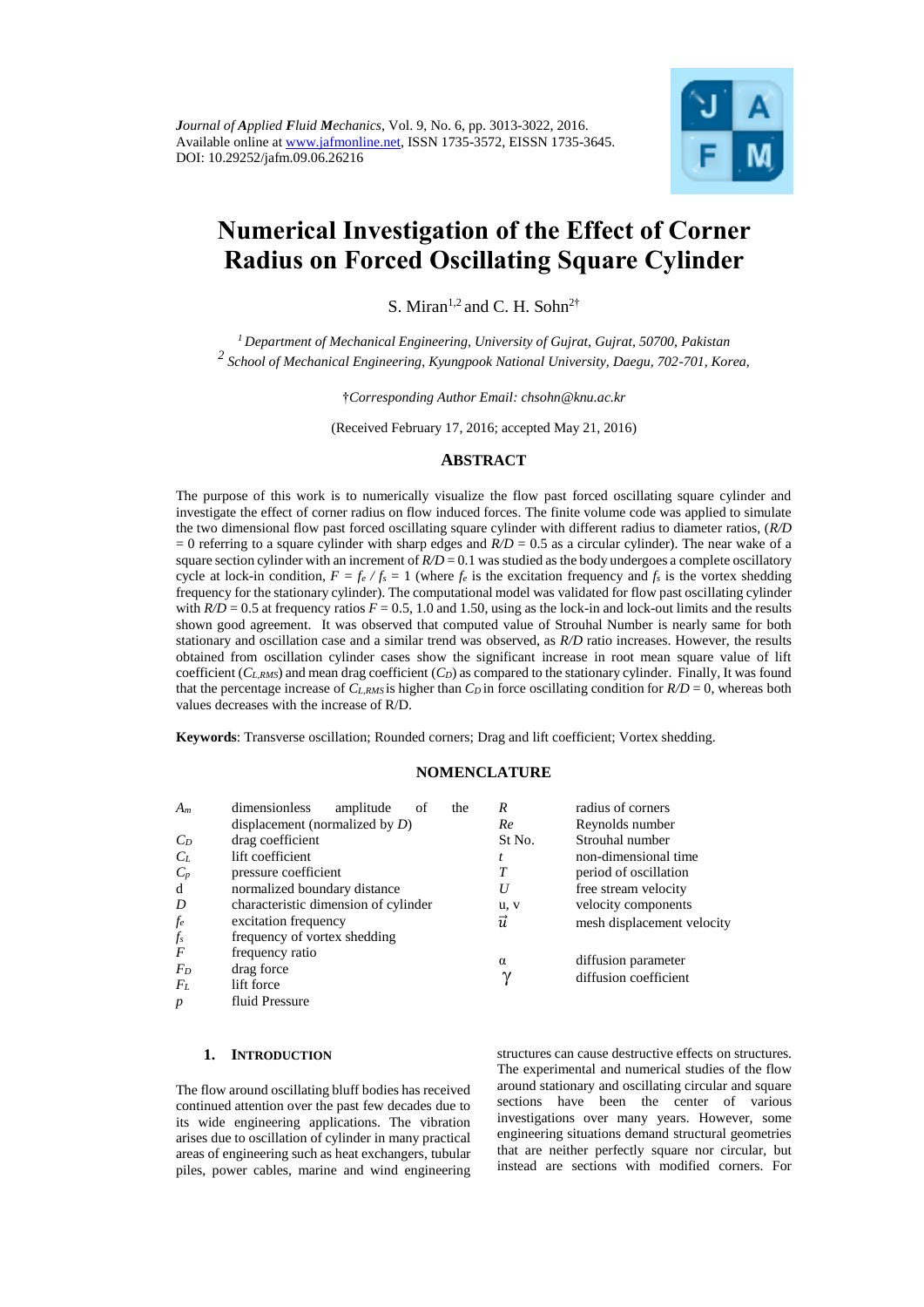example, tension leg platforms and semi-submersible drilling rigs used in off-shore engineering applications could have either square or rectangular cross sections with rounded corners. Hence, the study of the flow behavior around such sections is also important where cylinder is not stationary, but oscillates at a certain frequency that could interact with the vortex shedding process. Furthermore, for forced oscillation in a certain range of amplitude and frequency, the cylinder oscillation is able to control the instability mechanism which leads to vortex shedding. The vortex shedding can be controlled by active or passive control methods.

[Ongoren and Rockwell \(1988\)](#page-8-0) have provided some fundamental investigations in the near wake of oscillating bluff bodies. [Luo \(1992\)](#page-8-1) studied a transversely oscillating sharp square cylinder and showed the flow field features around it over cycles of oscillation. They reported various modes of vortex shedding at different reduced velocity conditions, but did not consider the corner radius effect. [Kwon and](#page-8-2)  [Choi \(1996\)](#page-8-2) used splitter plates on a circular cylinder to control the vibrations of the cylinders. [Bearman](#page-8-3)  [and Owen \(1998\)](#page-8-3) study the influence of wavy separation lines on a square cylinder using experiments and found that 30% reduction of drag can be achieved when compared with square cylinder.

[Tamura](#page-9-0) *et al*. (1998) has adopted a finite scheme to simulate the flow past a stationary square cylinder with various corner shapes numerically at  $Re = 10<sup>4</sup>$ . They found that drag could be reduced up to approximately 60% and also observed that the spanwise correlation of fluctuating pressure for rounded corners is larger than for the sharp corners. Further to this[, Tamura and Miyagi \(1999\)](#page-9-1) have experimentally investigated the influence of the corner effect on 2D and 3D square cylinders both in smooth and in turbulent flows. [Blackburn and Henderson \(1999\)](#page-8-4) performed 2-D numerical simulations of cross-flow oscillating cylinder at  $Re = 500$  and validated that the change of the lift force on the oscillating cylinder are associated with a change in the timing of the vortex. [Zheng and Dalton \(1999\)](#page-9-2) have presented an oscillating viscous flow past a square cylinder with square and rounded corners and diamond cylinder with square corners by a finite-difference method. Pavlov *et al*[. \(2000\)](#page-8-5) carried out two-dimensional (2D) simulation for flow past square cylinder and found that even though 2D numerical results at  $Re =$ 500 do not strictly correspond to actual threedimensional flow, the results remain interesting in their own right due to the simple geometry, rich physical phenomena and relevant practical applications.

[Guilmineau and Queutey \(2002\)](#page-8-6) numerically simulated transversely oscillating circular cylinders in a uniform flow at fixed Reynolds number equal 185. They have found that when oscillating frequency increases from 0.8 to 1.2, the vortex formation concentration of vortices moves closer to the cylinder until a limiting position. Similarly, [Dalton and Zheng \(2003\)](#page-8-7) have numerically presented the results for a uniform approach flow for square and diamond sections at Re= 250 and 1000, and observed

a considerable effect of corner radius on flow structures for both fixed square and diamond sections. Hu *et al*[. \(2005\)](#page-8-8) have experimentally investigated the influence of corner radius on the near wake of a stationary square cylinder using PIV and characterize the wake both qualitatively and quantitatively. They found that the leading edge corner radius has more influence in the near wake structure since it determines to a great extent the behavior of the streamlines, the separation angle and the base pressure.

Yang *et al*[. \(2005\)](#page-9-3) have simulated the flow past a transversely oscillating rectangular cylinder in channel flows. The numerical results captured the flow details at Reynolds number  $Re = 500$ . They found that the wake pattern is dominated by the oscillation of the cylinder. [Kumar](#page-8-9) *et al*. (2009) used particle image velocimetry (PIV) technique and found that rounded corners has significantly influenced the flow features around the bodies. [Bruneau](#page-8-10) *et al*. (2012) proposes various active and passive control methods to improve the drag reduction. [Singh and Chatterjee \(2014\)](#page-8-11) carried out two dimensional numerical investigation to study the effect of transverse shear on freely oscillating circular cylinder at Low Reynolds number and observed the 2S,  $C(2S)$  and  $S + P$  modes of vortex shedding for various values of *Re* and shear parameters. They found that shear parameter does not effect the maximum displacement but inline displacement is varied while pressure coefficient is also depended on both shear parameter and Reynolds number. Recently, [\(Miran and Sohn, 2015;](#page-8-12) [Miran and](#page-8-13)  [Sohn, 2016\)](#page-8-13) numerically analyzed the effect of rounded corners on the stationary cylinder and found that near wake vortex structures is strongly influenced due to the rounded corner which results of drag and lift force reduction.

Literature indicates that, the numerical simulations with particular focus on an oscillating cylinder flow have been well investigated. However, the aerodynamics behavior and near wake flow features of an oscillating square cylinder with rounded corners is not yet considered in a detailed numerical analysis. In this study, the behavior of timedependent forces acting on an oscillating square cylinder with different rounded corners are numerically analyzed to give valuable insight into the near wake flow structures of the forced oscillating cylinder and the results are compared with stationary cylinder.

#### **2. COMPUTATIONAL DETAILS**

The commercial finite volume code ANSYS Fluent is used to simulate the two dimensional flow past forced transversely oscillating cylinders. The fluid flow is governed by the two dimensional, incompressible, Navier-Stokes equations, which can be expressed as follows:

$$
\frac{\partial u}{\partial x} + \frac{\partial v}{\partial y} = 0\tag{1}
$$

$$
\frac{\partial u}{\partial t} + \frac{\partial u^2}{\partial x} + \frac{\partial uv}{\partial y} = -\frac{\partial p}{\partial x} + \frac{1}{Re} \left( \frac{\partial^2 u}{\partial x^2} + \frac{\partial^2 u}{\partial y^2} \right) \tag{2}
$$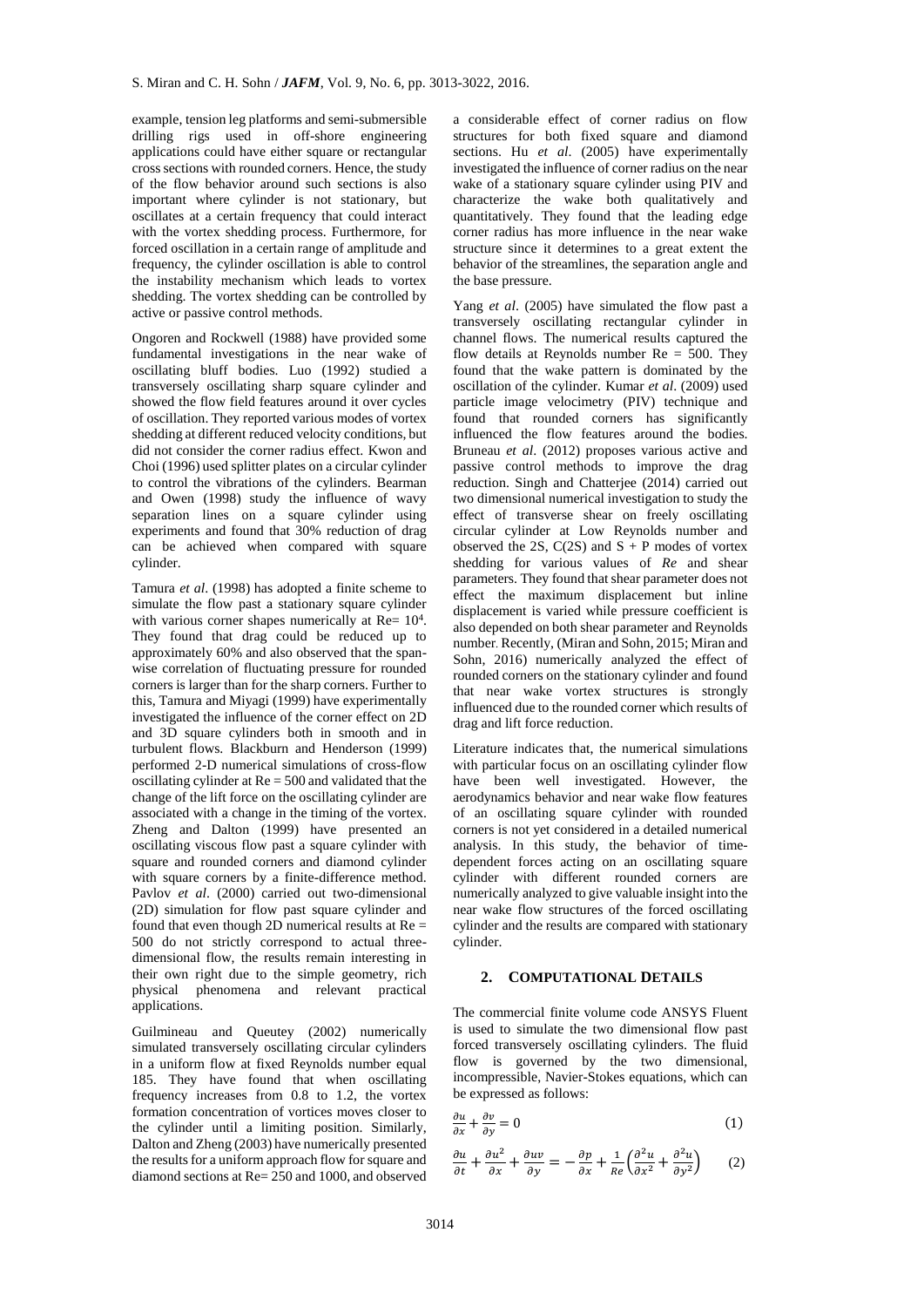$$
\frac{\partial v}{\partial t} + \frac{\partial uv}{\partial x} + \frac{\partial v^2}{\partial y} = -\frac{\partial p}{\partial y} + \frac{1}{Re} \left( \frac{\partial^2 v}{\partial x^2} + \frac{\partial^2 v}{\partial y^2} \right) \tag{3}
$$

where  $u$  and  $v$  are the non-dimensional components of the velocity vector in x and y directions, respectively, *p* is the non-dimensional static pressure, *t* is the non-dimensional time and *Re* is the Reynolds number,  $Re = ρUD/μ$ , based on the free stream velocity, U and the characteristic dimension of the body, *D*.

Figure 1 shows the computational domain and grid system used for the present study. The multiblock technique was used for generation of meshing around the cylinder. In the region around the cylinder wall, fine O-type mesh was used to accurately capture the flow behavior near cylinder walls. In the present study, three different grid sizes (G1-40680, G2- 62800, and G3-91530) tests are used to investigate the influence of grid refinement effect on the solution. A detailed mesh independence study has been performed and results are obtained for drag coefficient CD and St. No. The results shown in Table 1 illustrates that there are no considerable changes between G2 and G3. Thus a grid size 62800 (G2) is found to meet the requirements of the both mesh independence and computation time limit. The detail of the influence of the spatial and the temporal resolutions, computational domain independence tests can be found in the published work o[f Miran and](#page-8-12) [Sohn \(2015\)](#page-8-12) for the same configuration and CFD model.



In this study, the diffusion-based mesh smoothing method [\(Jasak and Tukovic, 2006\)](#page-8-14) based on the algebraic computation of the meshes is used. In order to reduce the computational time the mesh move along with the moving cylinder surface within the 5D zone only (red colour) as shown in Fig 1. Whereas for all other zones, fixed meshes were used. Diffusion based smoothing algorithm moves mesh nodes in response to displacement of boundaries by calculating a mesh velocity using a diffusion equation.

$$
\nabla(\gamma \nabla \vec{u}) = 0 \tag{4}
$$

where  $\vec{u}$  is the mesh displacement velocity and  $\gamma$ is the diffusion coefficient. The boundary conditions for Eq. (4) are obtained from the prescribed UDF motion and the diffusion coefficient is used to control how the boundary motion affects the interior mesh motion. The diffusion coefficient as a function of the boundary distance are given in the form of

$$
\gamma = \frac{1}{d^{\alpha}}\tag{5}
$$

where *d* is a normalized boundary distance and *α* is the diffusion parameter. The boundary-distance based diffusion Eq. (5) controls how the boundary motion diffuses into the interior of the domain as a function of boundary distance. In our study,  $\alpha = 0.5$ -1 is used as input parameter, to ensure that the value I is used as input parameter, to ensure that the value<br>of  $\gamma$  kept near unity to obtain a uniform diffusion of the boundary motion throughout the mesh.

For the forced transversely oscillation, the prescribed motion of the cylinder is given by the excitation frequency and amplitude. The dimensionless transverse cylinder displacement is described by the following harmonic oscillation

$$
y(t) = A_m \sin(2\pi f_e t) \tag{6}
$$

where  $y(t)$  is the dimensionless cylinder displacement at time *t*, *Am* is the dimensionless amplitude of the displacement (normalized by *D*) and *f<sup>e</sup>* is the excitation frequency of the fixed cylinder.

The boundary conditions adopted for this study consists of the velocity inlet boundary condition with uniform velocity chosen according to D and fluid characteristics (ρ, ν), to obtain the desired Reynolds number, and the outlet boundary set with pressure = 0. No-slip boundary condition was implemented on the cylinder wall and a symmetry boundary condition was imposed to the lateral upper and lower boundaries. The non-dimensional time step  $\Delta t = 0.01$ was used for all the simulations to ensure that the courant number is less than 1 and convergence is achieved at each time step.

#### **3. RESULTS AND DISCUSSIONS**

Simulations are performed for a forced oscillating cylinder at the frequency *f<sup>e</sup>* which is better described by the frequency ratio  $F = f_e / f_s$ , where  $f_s$  is the frequency of vortex shedding. The fixed peak to peak amplitude adopted for forced oscillation is 0.25*D* for all the cases studied in the present study. The results are validated for force oscillating circular cylinder according to the lock-in and lockout limits defined by [Koopmann \(1967\)](#page-8-15). Results obtained for frequency ratios  $F = 0.5$ , 1.0 and 1.50 leading to the locked and unlocked wakes are presented in Fig 2. The time histories of lift coefficient for  $F = 1.0$  in Fig 2 shows the pure sinusoidal behavior whereas for  $F = 0.5$  and 1.5 nonregular behavior of oscillating lift and beating phenomenon is observed. Also the power spectral density (PSD) of lift coefficient clearly shows only single peak, which highlight the lock-in condition as  $F = f_e / f_s = 1$ , and indicates that the fluid forces are now governed by the excitation frequency instead of the Strouhal frequency  $f_s$ . The PSD of cases  $F = 0.5$ and 1.5 clearly show the presence of two peaks which identified the unlock behavior of wake. It can also be clearly seen from an analysis of the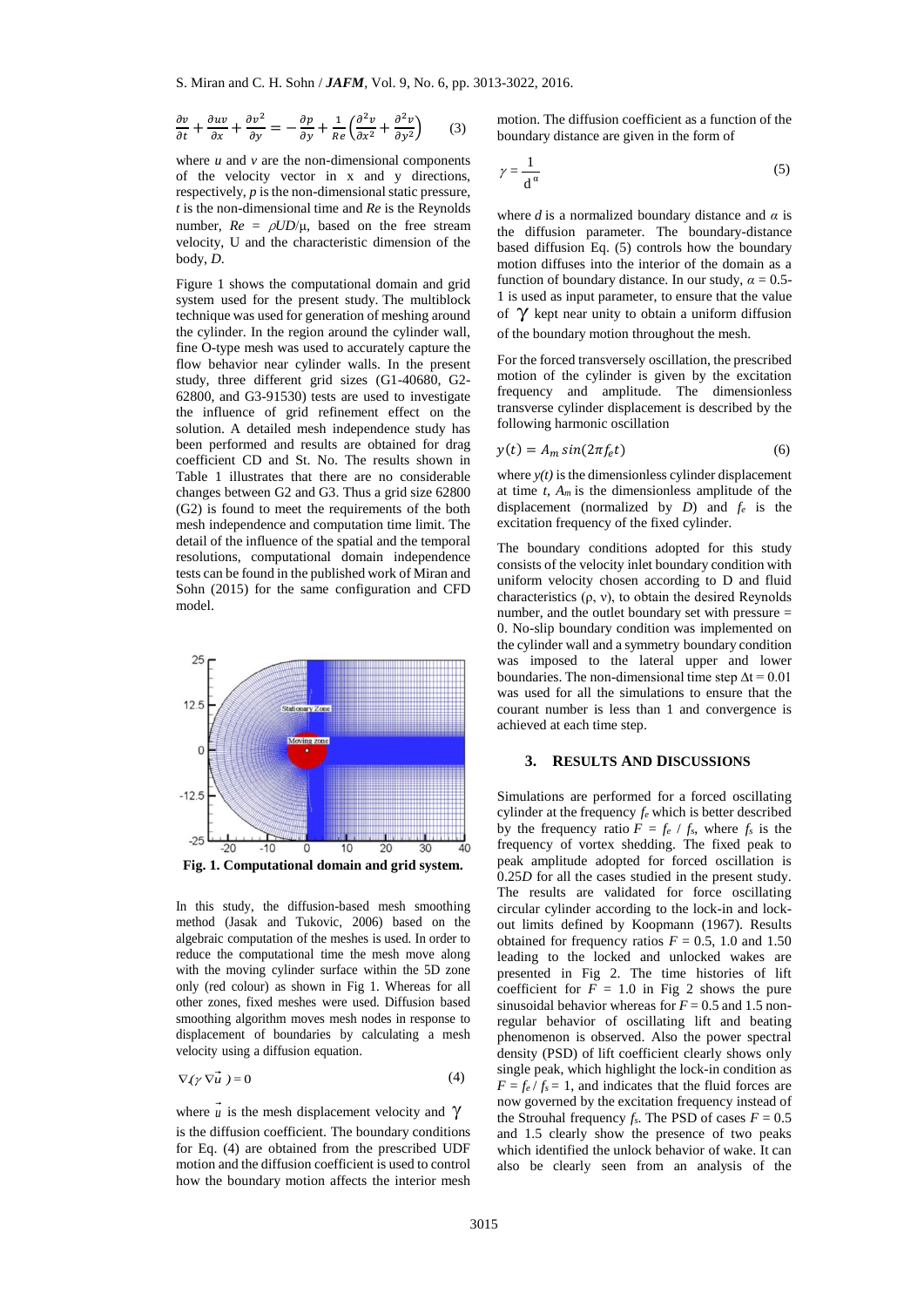

**Fig. 2. Time histories of lift coefficient, PSDs of lift coefficient, phase portrait and vorticity contours for**  *R/D =* **0.5 at** *F* **= 0.5, 1.0 and 1.5**.

phase portraits that single cycle is emerges for lock in wake whereas multiple cycles are observed for lock-out condition. Similarly the vorticity contours presented in Fig 2 also verified the lock-in wake at *F*  $= 1.0$  as the vortices are shed in a regular way, and unlocked wake behavior at  $F = 0.5$  and 1.5 as nonregular behavior of vortices shedding. The results presented in Fig 2 have shown good agreement with published results (Bao *et al*[., 2012;](#page-8-16) [Placzek](#page-8-17) *et al*., [2009\)](#page-8-17), which validated our model. After model validation, the near wake of oscillating square cylinder with different, R/D, was studied as the body undergoes a complete oscillatory cycle at lock-in condition  $F = 1.0$ .

#### **3.1 Instantaneous Vorticity Contours**

The instantaneous vorticity contours, during one vortex shedding cycle (*T*) for all the cases with *R/D*  $= 0.5$  are shown in Figs 3 to 5. A complete vortex shedding cycle (*T*) is divided into five instantaneous times with equal time intervals, to reveal the variation of the vortex with time: at  $t = 0$ T the cylinder starts to oscillate from rest; and at  $t = T/4$  the cylinder reaches halfway towards its upward position; at *t = T/2* the cylinder reaches at maximum upper position: and at  $t = 3T/4$  the cylinder is halfway towards its bottom position of the cylinder; finally at  $t = T$  the cylinder again in its starting position. The vorticity near the upper half of the wake is surrounded with negative vorticity while near the lower wake is surrounded by the positive vorticity. For  $R/D = 0$ , as the cylinder is forced to move towards the upward position, the positive vortex shedding layer swings upward towards the negative vortex shedding layer and starts to separate from the lower half of the cylinder, and during the first half-cycle of the oscillation vortex pair are shed when cylinder reaches its maximum upward position. Similarly, during the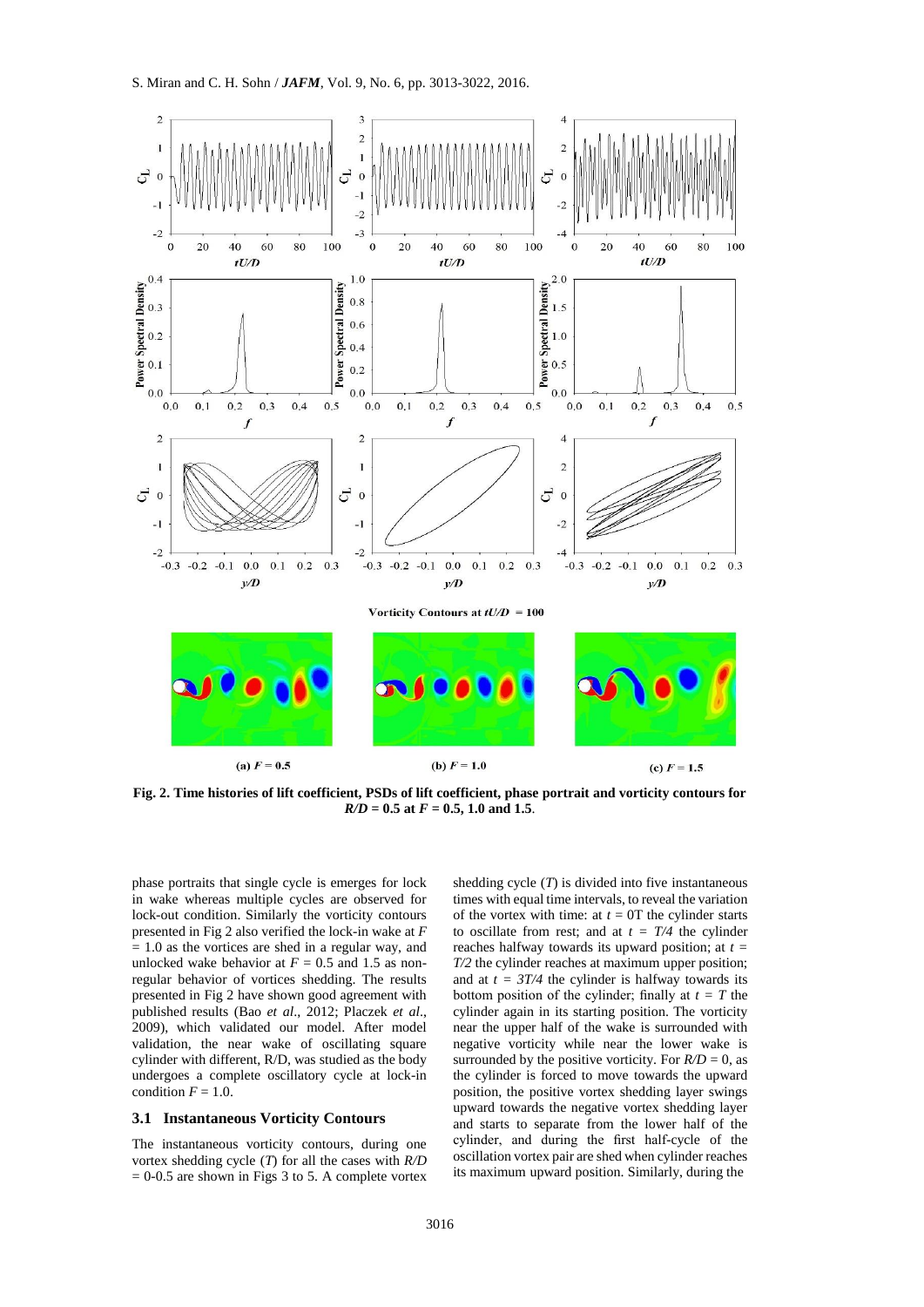

**Fig. 3. Instantaneous vorticity contours during one vortex shedding cycle for** *R/D* **= 0 (left) and 0. 1 (right).**

next half cycle when cylinder moves from top to bottom position, the positive pair vortices are shed. The wake pattern is clearly seen to be of 2P-type for square cylinder with sharp corners in Fig 3. Whereas, for  $R/D = 0.1$  a single-pair (S+P) vortex are formed during one complete oscillation cycle. However, Fig 4 and 5 showed the mode of vortex shedding for the corner radius ratio  $R/D = 02-0.5$ , and is clearly different as compared to  $R/D = 0$  and 0.1. For  $R/D = 0$ 02-0.5, the vortices are shed in a regular way, which is a result of synchronization of vortex shedding with cylinder motion. As the cylinder approaches upward position, a single negative vortex is shed, and the next half-cycle, the shedding of a single positive vortex, presented the classical Von-Karman Vortex Street, or 2S, mode of shedding. The rounded corner beyond corner radius ratio,  $R/D = 0.2$ , formed two single vortex (2S) and showed the symmetric pattern. It can also be clearly seen that shear layer is well separated behind corner radius  $R/D = 0.01$  showed larger fluctuations in the wake than the vortex behind *R/D* = 0.2-0.5 due to which wake width is more and ultimately results the increase of drag.

#### **3.2 Vortex Shedding Frequency**

The spectral analysis using Fast Fourier Transform (FFT) was performed on the lift coefficient time history for oscillating cylinder to obtain vortex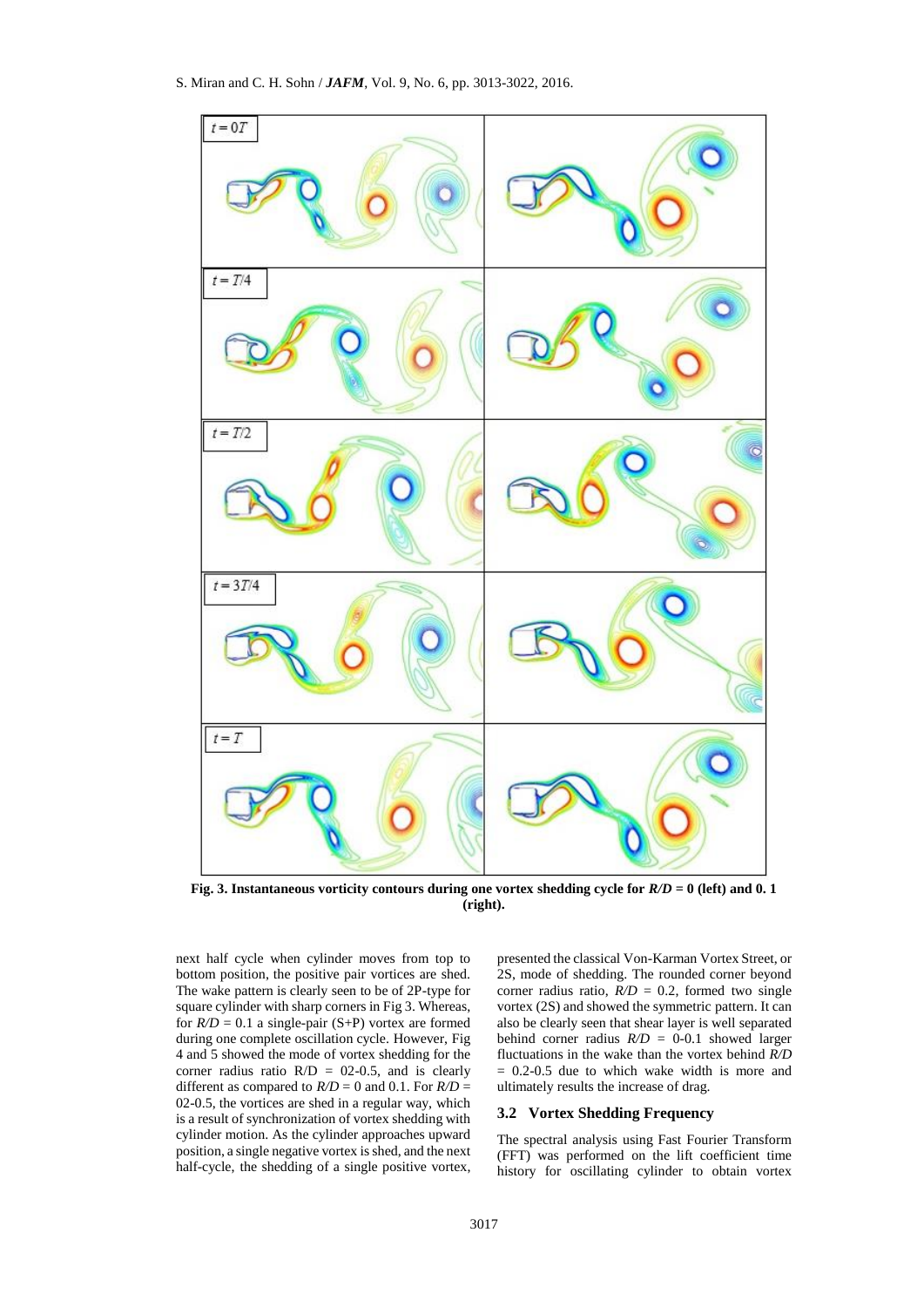

**Fig. 4. Instantaneous vorticity contours during one vortex shedding cycle for** *R/D* **= 0.2 (left) and 0.3 (right).**

shedding frequency *fs*. The frequency of shedding from the cylinder is normalized as a Strouhal Number, which is defined as,  $St = f<sub>s</sub>D/U$ . Similarly, the vortex shedding frequency for all rounded corner ratios were obtained for oscillating cases and Strouhal Number (St. No.) was calculated and compared with stationary cases. Fig. 6 illustrates the St. No. for oscillating case and were shown a similar trend to fixed cylinders reported by [Miran](#page-8-12)  [and Sohn \(2015\)](#page-8-12). Also, it can be seen that with the increase of, R/D, the Strouhal Number increases for both cases.

#### **3.3 Drag and Lift Coefficient**

The drag and lift forces are usually expressed in nondimensional forms in terms of *C<sup>D</sup>* and the lift coefficients (*CL*) and are given by Eqs. 7 and 8.

$$
C_{\rm p} = \frac{F_{\rm p}}{0.5 \rho U^2 D}
$$
 (7)

$$
C_L = \frac{F_L}{0.5 \rho U^2 D}
$$
 (8)

where *F<sup>D</sup>* and *F<sup>L</sup>* are the drag and lift forces per unit length, respectively, acting on the cylinder.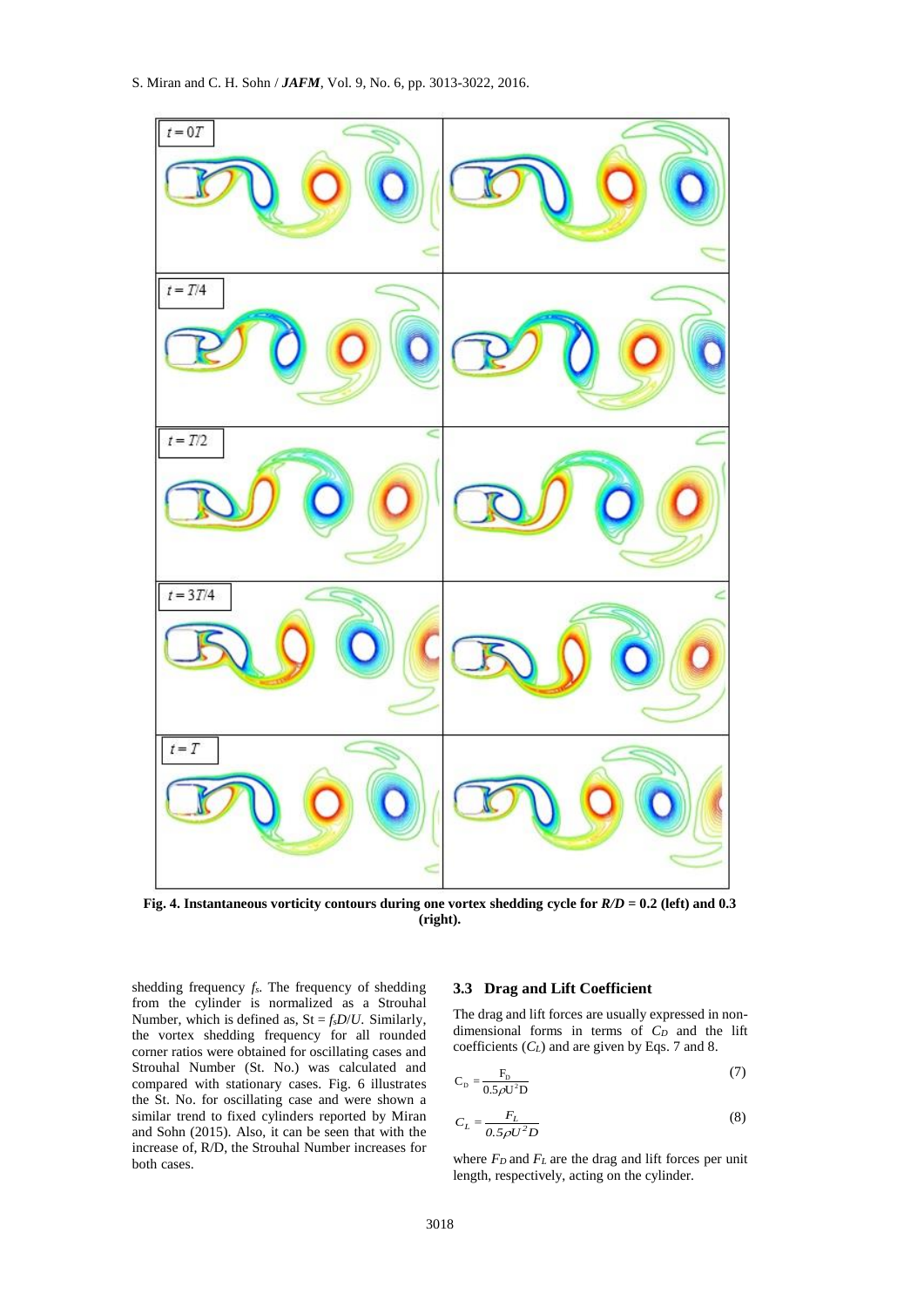

**Fig. 5. Instantaneous vorticity contours during one vortex shedding cycle for** *R/D* **= 0.4 (left) and 0.5 (right).**



**Fig. 6. Variation of Strouhal Number with** *R/D*.



*R/D***.**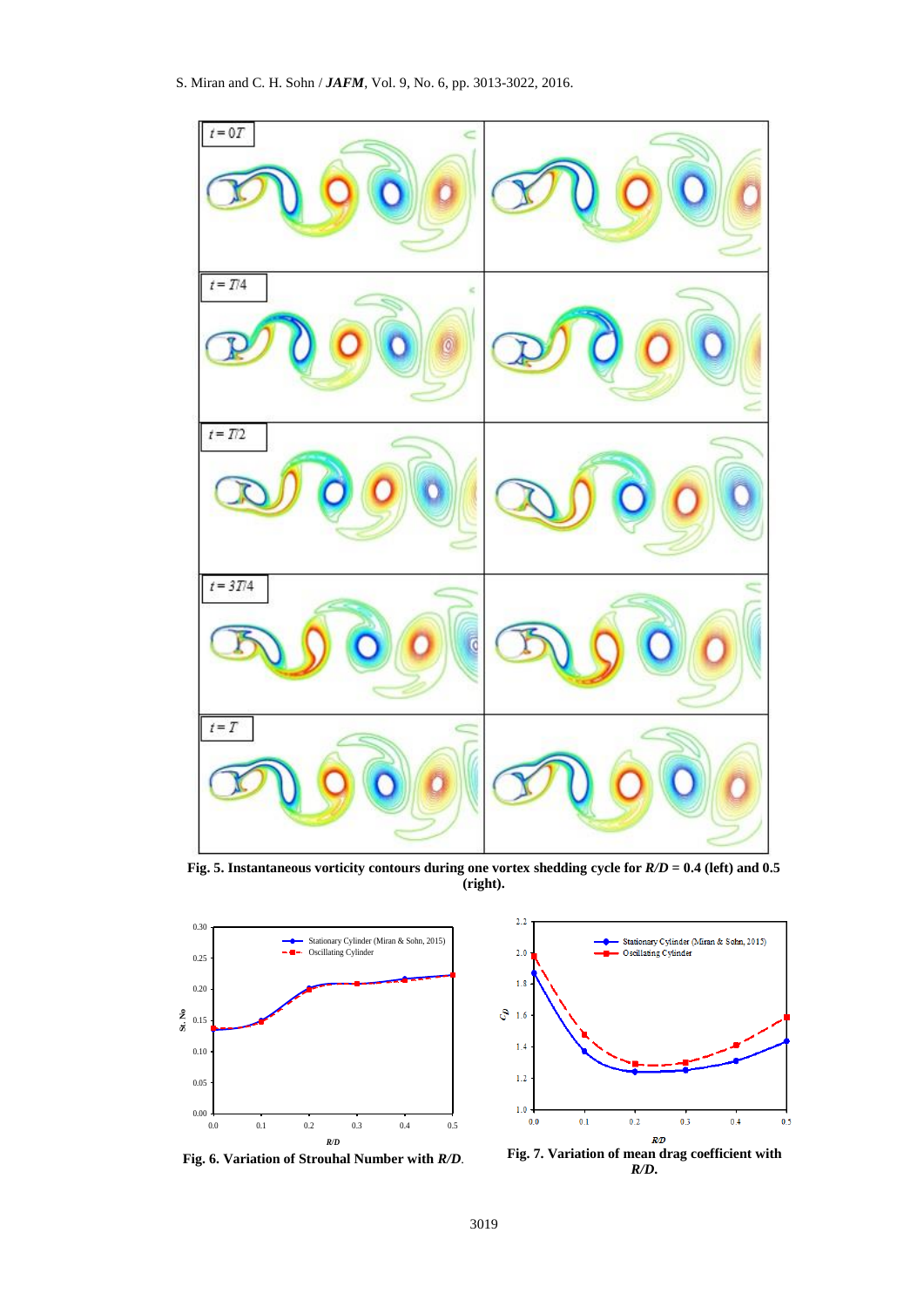

**Fig. 8. Variation of root mean square value of lift coefficient with** *R/D*.

The RMS value of lift coefficient is obtained by using the following equation.

$$
C_{L,RMS} = \sqrt{\frac{I}{N} \sum_{i=1}^{N} (C_{L,i})^2}
$$
 (9)

where  $C_{L,i}$  is the instantaneous lift coefficient of a single point in time and N is the number of samples used to calculate the RMS coefficient.



**Fig. 9. Time-averaged streamwise velocity profile at**  $x/D = 1.5$ .

Before analyzing the near wake structure of oscillating cylinder, the results of the simulations of flow past a fixed cylinder [\(Miran and Sohn, 2015\)](#page-8-12) were compared with the present oscillation results to see the effect of oscillation on aerodynamic forces. Mean values for *C<sup>D</sup>* and *CL,RMS* were obtained by ignoring the initial interval during which the vortex shedding establishes itself and averaging the force time histories of 25 periods of vortex shedding. Fig. 7 shows the mean coefficient of drag *C<sup>D</sup>* both in stationary and oscillating condition. The similar trend was observed for both stationary and oscillation simulation cases, where the minimum *C<sup>D</sup>* is around *R/D*  $= 0.2$  and 0.3, and maximum *C<sub>D</sub>* is  $R/D = 0$  for the sharp corner. But percentage increase in *C<sup>D</sup>* is higher in case of oscillation case as compared to the fixed cylinder. From Fig 7, it can be clearly seen that approximately 10 % increase of drag coefficient value was found for transversely oscillating cylinder as compared to stationary cylinder for all *R/D* ratios. As it can be seen from Fig 7 that the cylinders forced to vibrate at lock in condition have substantial increase in drag and can have important consequences for the design of structures.



**Fig. 10. Mean pressure coefficient for forced oscillation cylinder at different** *R/D*.

**Table 1 Grid independence study**

| Grid           | Elements | $C_D$ | St. No. | Type of<br>Cylinder |
|----------------|----------|-------|---------|---------------------|
| G1             | 40680    | 1.821 | 0.134   | Square              |
| G <sub>2</sub> | 62800    | 1.870 | 0.135   | Square              |
| G <sub>3</sub> | 91530    | 1.865 | 0.135   | Square              |

The root mean square value of lift coefficient (*CL,RMS*) for both the stationary and oscillating case are presented in Fig 8. The trend of *CL,RMS* caused by the effective force of the fluid on the cylinder to oscillate in cross-flow, high *CL,RMS* means flow induced by force is high. It was observed that *CL,RMS* has also the similar trend for both cases with *R/D* increases. However, the results show that percentage increase of *CL,RMS* are higher as compared to  $C_D$  in oscillating case. For  $R/D = 0$ , approximately  $40\%$  increase of  $C_{LRMS}$  values were obtained, whereas with the increase of *R/D* value the percentage increase of *CL,RMS* values decrease and found to be approximately 10% for  $R/D = 0.5$ . The higher value of *CL,RMS* is due to forced oscillation of sharp corner cylinder which affects the vortex pattern in the wake.

#### **3.4 Time-Averaged Velocity Profile and Mean Pressure Distribution**

Figure 9 illustrates the time-averaged streamwise velocity profiles in the near wake at  $x/D = 1.5$  for all rounded corners. The velocity profiles for all *R/D* ratios are symmetric, and illustrate the streamwise decay in the momentum deficit. The  $R/D = 0$  gets higher velocity in the center point, whereas  $R/D = 0.2$  obtains lower value at the center point. The *u* velocity profile around *R/D* = 0.2-0.3 shows the minimum velocity deficit compared to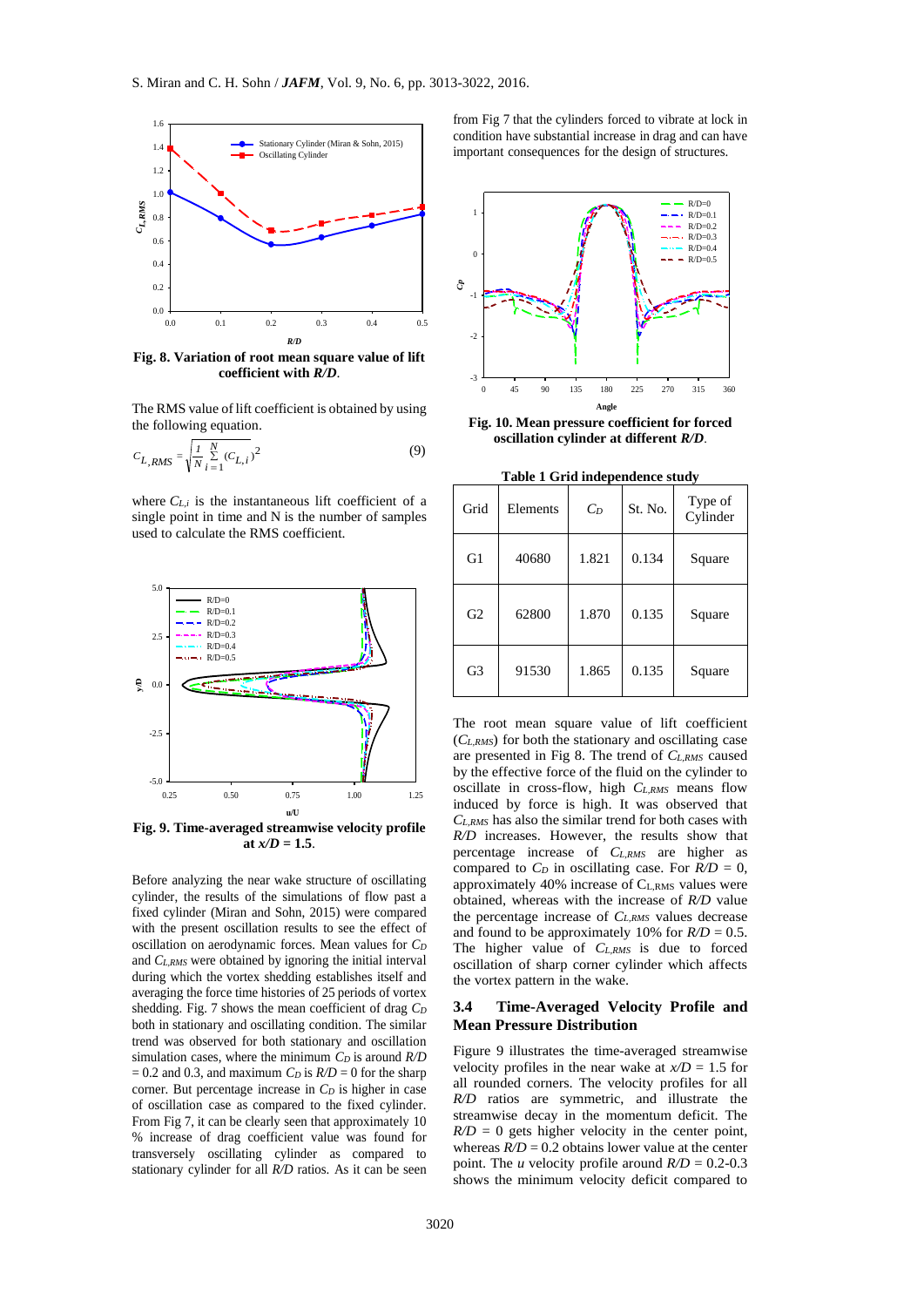other corner radius. This trend is in conformity with the lowest drag and lift coefficient values around  $R/D = 0.2 - 0.3$ .

The results for the time averaged pressure distribution obtained for square cylinder with different corner radius are shown in Fig 10. The trend of pressure of stagnation point shown here is in agreement with the trend of *C<sup>D</sup>* and *CL,RMS*, and the time mean minimum pressure point does not change so much from stationary to oscillating. However, the pressure of oscillating case on the rear surface observed here is lower than the stationary case may be because of motion generate additional vortex on the inner shear layer of the rear surface.

#### **4. CONCLUSIONS**

Numerical simulation for the forced transverse oscillating cylinders with different *R/D* values were performed for fixed Reynolds number 500 and amplitude 0.25*D* at lock-in condition with finite volume code. The simulation model used in the present is validated and the results have yielded good agreement with the available data. The present results show that physical flow features around the square cylinder in oscillating conditions are strongly influenced by the corner radii. Modes of vortex shedding such as 2S, P+S and 2P are observed for various rounded corners. Results indicate that, as rounded corner ratio increases, the Strouhal Number also increases for oscillating cylinders and have approximately the same value as for stationary cases. However, the calculated values of mean drag coefficient and root mean square value of lift coefficient of the oscillating cases give higher value than the stationary cases. The increase of *C<sup>D</sup>* and *CL,RMS* for oscillation case is approximately 10% and 40% respectively for sharp corners cylinder. Moreover, the results depict that the value of *C<sup>D</sup>* and *CL,RMS* in both stationary and oscillating cases were found minimum around R/D  $= 0.2 - 0.3$ .

# **REFERENCES**

- <span id="page-8-16"></span>Bao, S., S. Chen, Z. Liu, J. Li, H. Wang and C. Zheng (2012). Simulation of the flow around an upstream transversely oscillating cylinder and a stationary cylinder in tandem. *Physics of Fluids 24(2),* 1-20*.*
- <span id="page-8-3"></span>Bearman, P. W. and J. C. Owen (1998). Reduction of bluff-body drag and suppression of vortex shedding by the introduction of wavy separation lines. *Journal of Fluids and Structures 12(1), 123-130*.
- <span id="page-8-4"></span>Blackburn, H. M. and R. D. Henderson (1999). A study of two-dimensional flow past an oscillating cylinder. *Journal of Fluid Mechanics 385, 255-286*.
- <span id="page-8-10"></span>Bruneau, C. H., E. Creusé, D. Depeyras, P. Gilliéron and I. Mortazavi (2012). Active and passive flow control around simplified ground vehicles.

*Journal of Applied Fluid Mechanics* 5(1), 89-93.

- <span id="page-8-7"></span>Dalton, C. and W. Zheng (2003). Numerical solutions of a viscous uniform approach flow past square and diamond cylinders. *Journal of Fluids and Structures* 18(3-4), 455-465.
- <span id="page-8-6"></span>Guilmineau, E. and P. Queutey (2002). A numerical simulation of vortex shedding from an oscillating circular cylinder. *Journal of Fluids and Structures* 16(6), 773-794.
- <span id="page-8-8"></span>Hu, J. C., Y. Zhou and C. Dalton (2005). Effects of the corner radius on the near wake of a square prism. *Experiments in Fluids* 40(1), 106-118.
- <span id="page-8-14"></span>Jasak, H. and Z. Tukovic (2006). Automatic mesh motion for the unstructured finite volume method. *Transactions of FAMENA* 30(2), 1-20.
- <span id="page-8-15"></span>Koopmann, G. (1967). The vortex wakes of vibrating cylinders at low Reynolds numbers. *Journal of Fluid Mechanics* 28(3), 501-512.
- <span id="page-8-9"></span>Kumar, R. A., C. H. Sohn and B. H. L. Gowda (2009). Influence of corner radius on the near wake structure of a transversely oscillating square cylinder. *Journal of Mechanical Science and Technology* 23(9), 2390-2416.
- <span id="page-8-2"></span>Kwon, K. and H. Choi (1996). Control of laminar vortex shedding behind a circular cylinder using splitter plates. *Physics of Fluids* 8(2), 479-486.
- <span id="page-8-1"></span>Luo, S. C. (1992). Vortex wake of a transversely oscillating square cylinder: A flow visualization analysis. *Journal of Wind Engineering and Industrial Aerodynamics* 45(1), 97-119.
- <span id="page-8-12"></span>Miran, S. and C. H. Sohn (2015). Numerical study of the rounded corners effect on flow past a square cylinder. *International Journal of Numerical Methods for Heat and Fluid Flow* 25(4), 686- 702.
- <span id="page-8-13"></span>Miran, S. and C. H. Sohn (2016). Influence of incidence angle on the aerodynamic characteristics of square cylinders with rounded corners: A numerical investigation. *International Journal of Numerical Methods for Heat and Fluid Flow* 26(1), 269-283.
- <span id="page-8-0"></span>Ongoren, A. and D. Rockwell (1988). Flow structure from an oscillating cylinder Part 1. Mechanisms of phase shift and recovery in the near wake. *Journal of Fluid Mechanics* 191, 197-223.
- <span id="page-8-5"></span>Pavlov, A. N., S. S. Sazhin, R. P. Fedorenko and M. R. Heikal (2000). A conservative finite difference method and its application for the analysis of a transient flow around a square prism. *International Journal of Numerical Methods for Heat and Fluid Flow* 10(1), 6-47.
- <span id="page-8-17"></span>Placzek, A., J. F. Sigrist and A. Hamdouni (2009). Numerical simulation of an oscillating cylinder in a cross-flow at low Reynolds number: Forced and free oscillations. *Computers and Fluids* 38(1), 80-100.
- <span id="page-8-11"></span>Singh, S. P. and D. Chatterjee (2014). Impact of transverse shear on vortex induced vibrations of